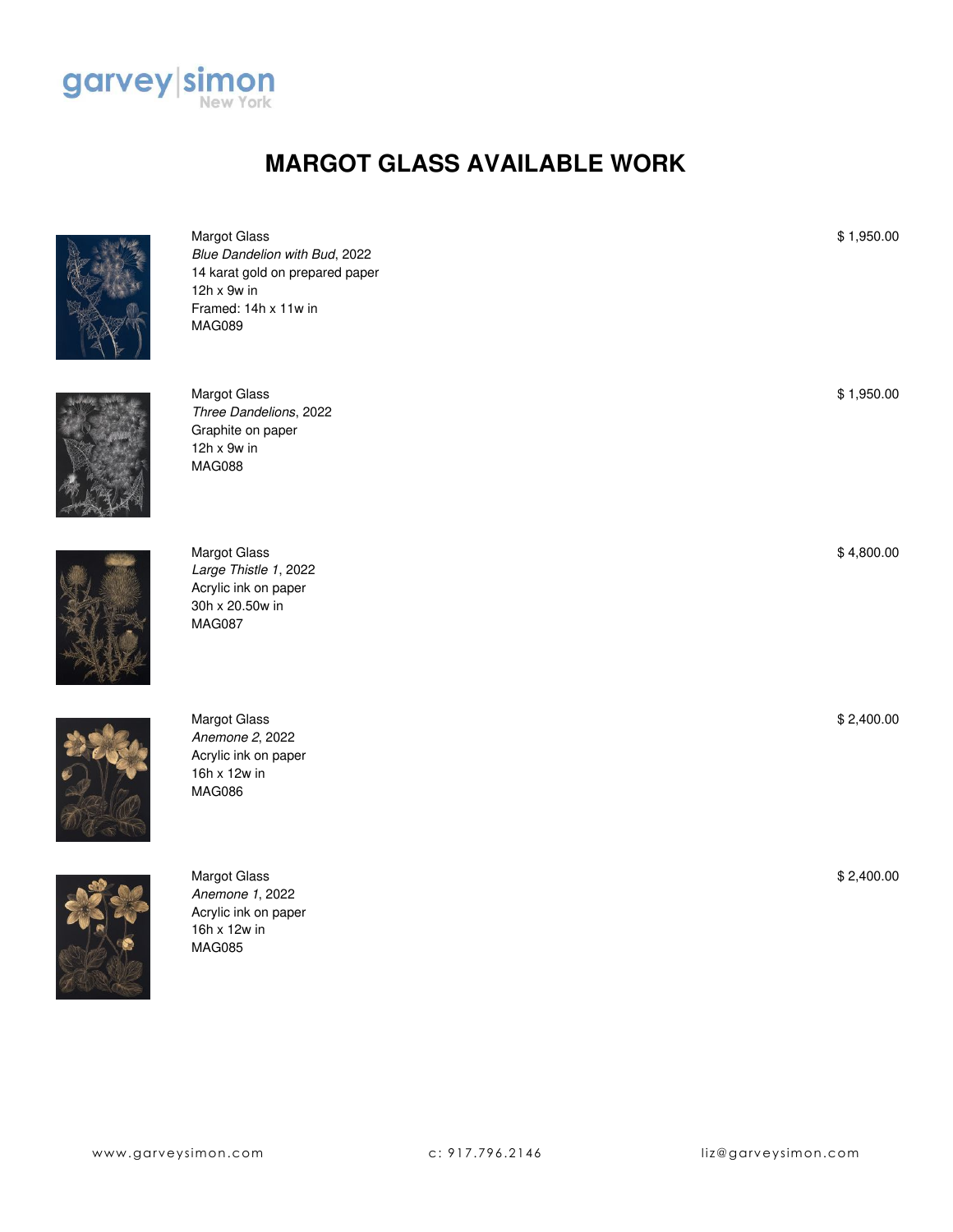



Margot Glass *Thistle #4*, 2021 Graphite on paper 12h x 9w in MAG082



Margot Glass *Grasses (1)*, 2020 Graphite on paper 12h x 9w in Framed: 14h x 11w in MAG060



Margot Glass *Small Grasses #4*, 2020 14 karat gold on prepared paper 9h x 6w in MAG059



Margot Glass *Three Dandelions*, 2017 Graphite on paper 12h x 9w in Framed: 14h x 11.25w in MAG019



Margot Glass *Small Grasses #3*, 2020 14 karat gold on prepared paper 9h x 6w in MAG058

\$ 1,950.00

\$ 1,950.00

\$ 1,950.00

\$ 1,150.00

\$ 1,150.00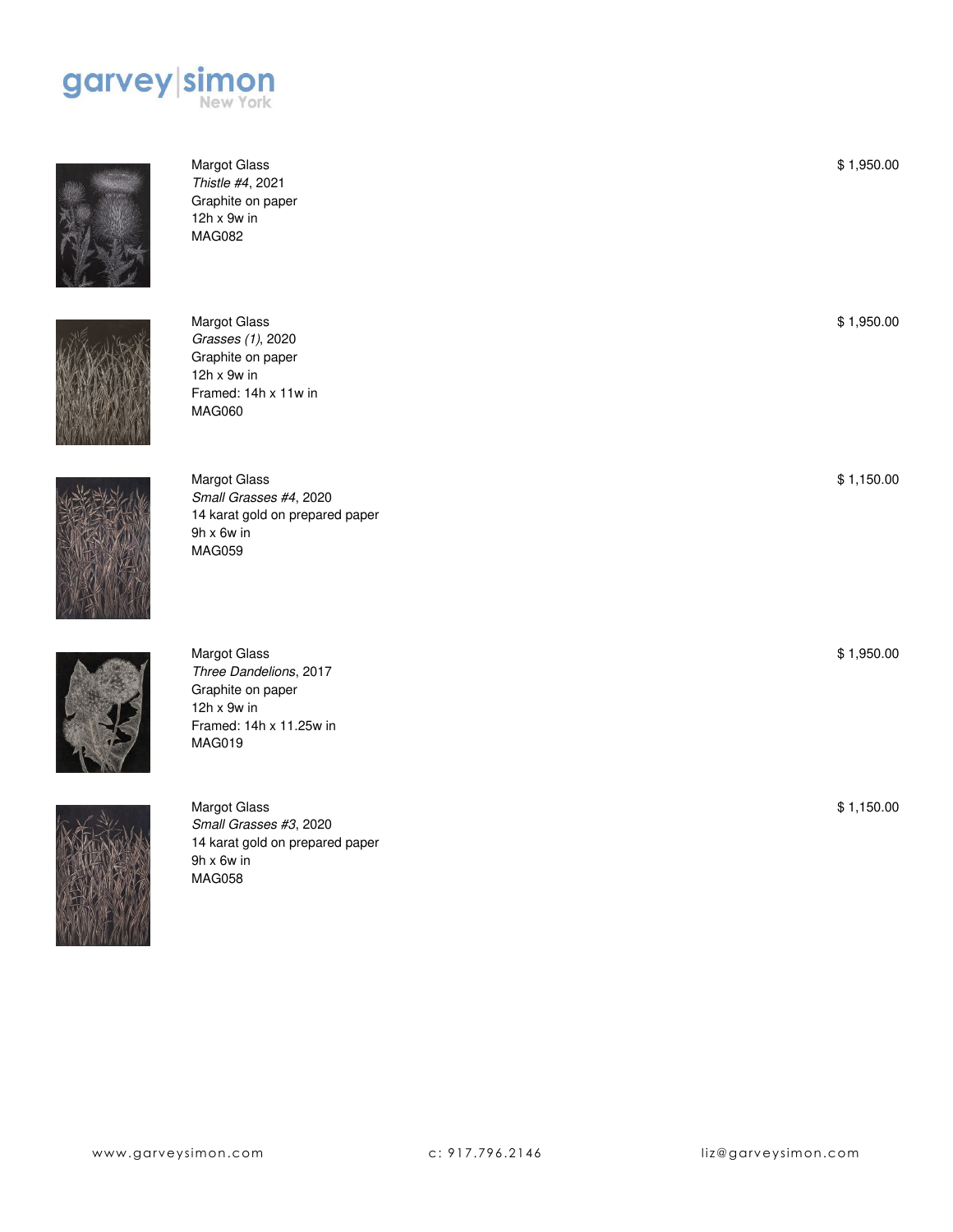



Margot Glass *Small Grasses #2*, 2020 14 karat gold on prepared paper 9h x 6w in MAG057



Margot Glass *Red Clover #1*, 2020 Acrylic ink on paper 12h x 9w in Framed: 14h x 11w in MAG053



Margot Glass *Dandelion 2020*, 2020 Graphite on paper 12h x 9w in MAG052



Margot Glass *Dandelion*, 2020 14 karat gold on prepared paper 12h x 9w in MAG049



Margot Glass *Dandelion with Bud*, 2019 Graphite on paper 10.50h x 8.50w in MAG046

\$1,950 framed

\$ 1,150.00

\$ 1,950.00

\$ 1,950.00

\$ 1,950.00

www.garveysimon.com c: 917.796.2146 liz@garveysimon.com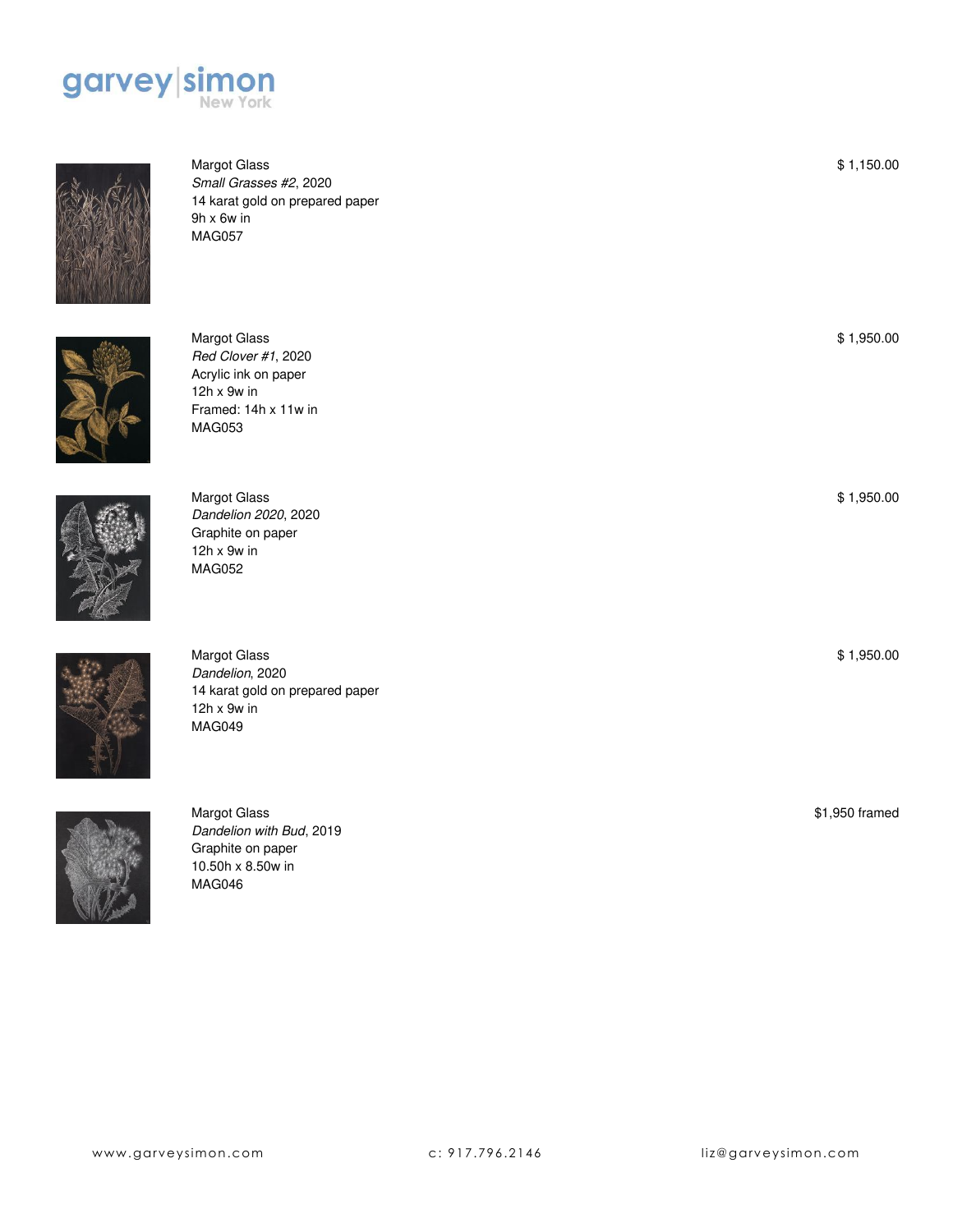

Margot Glass *Grasses*, 2019 Graphite on paper 12h x 9w in

MAG042

Margot Glass *Grasses*, 2019 Graphite on paper 9h x 12w in MAG034

Margot Glass

*Two Dandelions*, 2018 Graphite on paper 12h x 9w in MAG029

Framed: 14h x 11w in





Margot Glass *Two Dandelions (a)*, 2019 14 karat gold on prepared paper 12h x 9w in Framed: 14h x 11w in MAG039





Margot Glass *Dandelion with Buds*, 2018 Graphite on paper 12h x 9w in MAG028



Margot Glass *Ruby Envelope*, 2021 Watercolor and pencil on board 4h x 5.50w in MAG066

\$ 1,950.00 \$ 1,950.00

\$ 1,950.00

\$ 1,950.00

\$ 1,950.00

\$850 unframed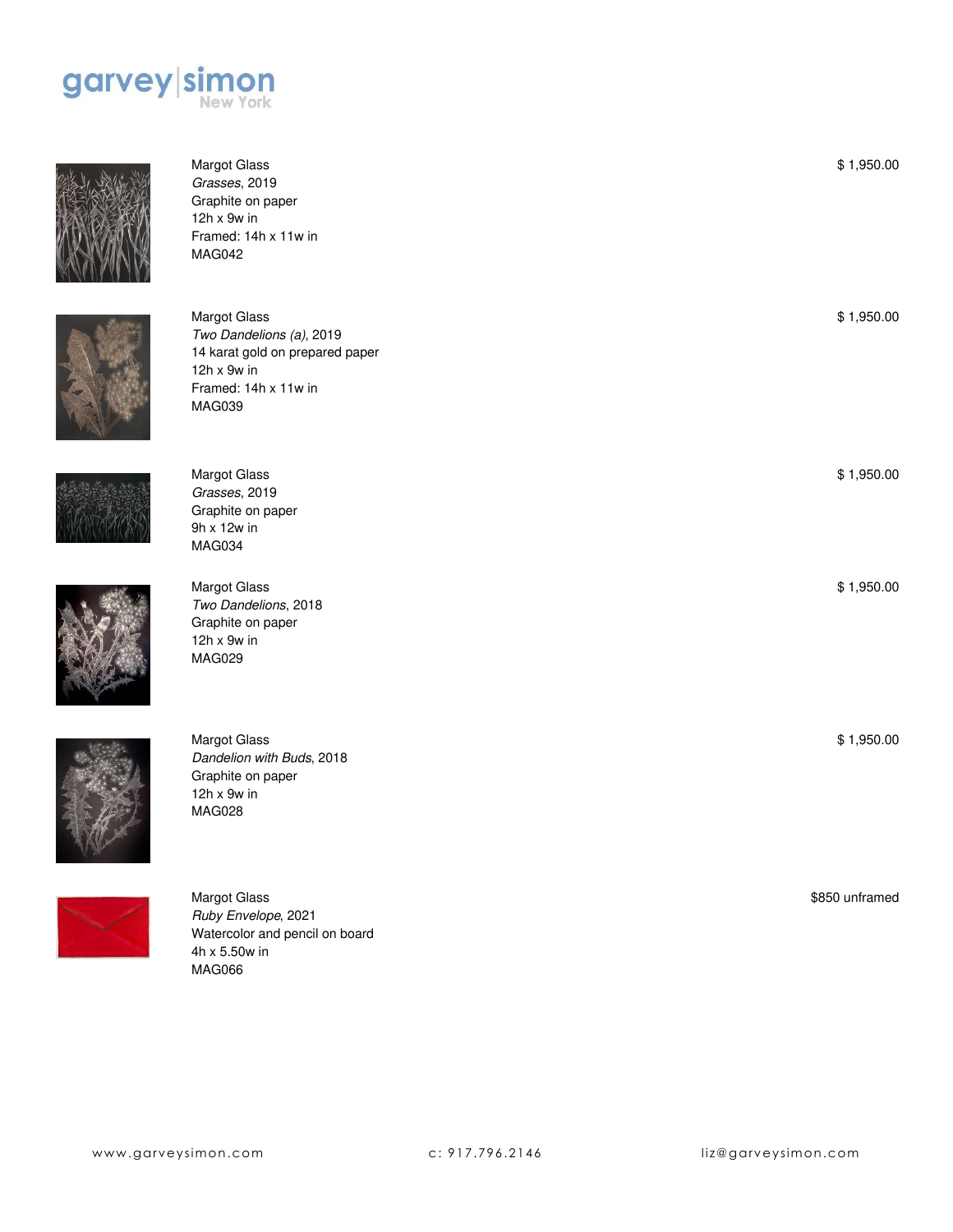



Margot Glass *Crushed Envelope*, 2021 Silverpoint on prepared paper 5.50h x 8w in MAG072



4.25h x 3.25w in MAG069

Margot Glass

3h x 4.75w in MAG068



*Envelope with Yellow Shadow*, 2021 Watercolor and pencil on board

Watercolor and pencil on board









Margot Glass *Ecru Envelope*, 2017 Oil On Panel 4h x 6w in MAG023



Margot Glass *Envelope with Reflected Light*, 2018 Oil On Panel 5h x 7w in MAG022

| <u>J.JUIIA UW III</u><br>MAG072                                                                                      |                |
|----------------------------------------------------------------------------------------------------------------------|----------------|
| <b>Margot Glass</b><br>Sealed Envelope, 2016<br>Watercolor and pencil on board<br>4.50h x 6.50w in<br>MAG073         | \$900 unframed |
| <b>Margot Glass</b><br>Violet Envelope, 2021<br>Watercolor and pencil on board<br>$5h \times 7w$ in<br><b>MAG063</b> | \$900 unframed |
| <b>Margot Glass</b><br>Thank You Note, 2016<br>Watercolor and pencil on board<br>4.25h x 3.25w in                    | \$800 unframed |

\$800 unframed

\$ 1,250.00

\$800 unframed

\$875 unframed

\$ 1,450.00

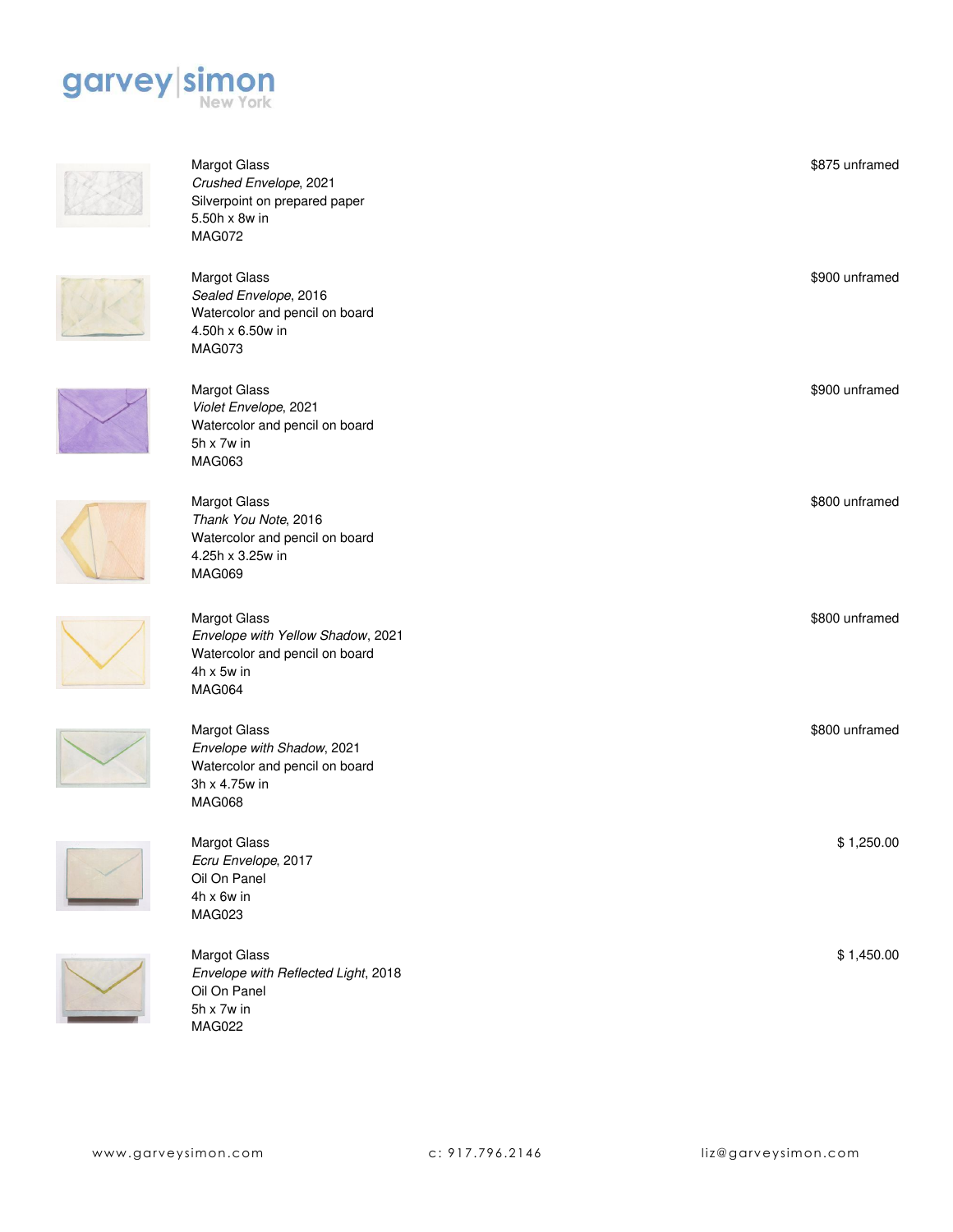





Margot Glass *Envelope*, 2017 Oil On Panel 5h x 7w in MAG021





Margot Glass *Light Envelope with Tape*, 2016 watercolor and pencil on archival watercolor board 3 3/4 x 5 5/8 inches MAG012



watercolor and pencil on archival watercolor board 5 x 8 5/8 inches MAG011 Margot Glass *Crumpled Envelope*, 2016 watercolor and pencil on archival watercolor board 3 3/4 x 6 5/8 inches



Margot Glass *Safety Envelope with Stain*, 2016 watercolor and pencil on archival watercolor board 4 1/4 x 7 inches Framed: 10h x 12.50w in MAG006



Margot Glass *Orange Envelope*, 2016 watercolor and pencil on archival watercolor board 4 1/8 x 5 1/2 inches MAG002

silverpoint on prepared board \$ 750.00 Margot Glass *Long Glassine Envelope*, 2016 \$ 850.00 Framed: 9.25h x 12w in MAG009 \$ 850.00

\$ 1,450.00

\$ 1,200.00

\$ 850.00

\$ 750.00